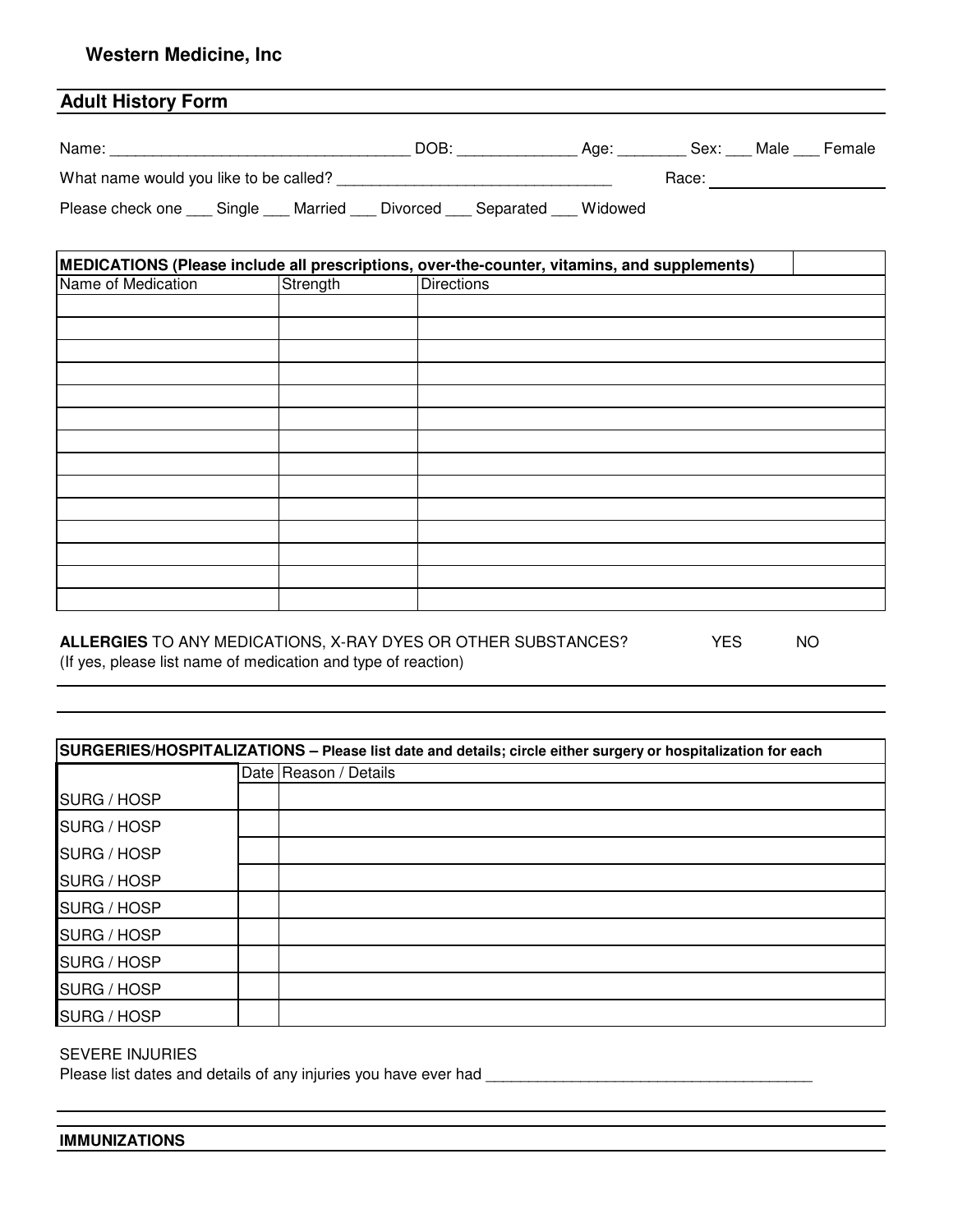# **Western Medicine, Inc**

| Dates of Hepatitis B series?                                                                                                                                                                                                                                                                                                                                                                                                                                    |                                                                                                                                                                                                                                                                                              |                                                                                                                                                                                                                                                                                                                  |                                                                                                                                                                                                                                                                                                                                                 | <b>POS</b> | <b>NEG</b> |
|-----------------------------------------------------------------------------------------------------------------------------------------------------------------------------------------------------------------------------------------------------------------------------------------------------------------------------------------------------------------------------------------------------------------------------------------------------------------|----------------------------------------------------------------------------------------------------------------------------------------------------------------------------------------------------------------------------------------------------------------------------------------------|------------------------------------------------------------------------------------------------------------------------------------------------------------------------------------------------------------------------------------------------------------------------------------------------------------------|-------------------------------------------------------------------------------------------------------------------------------------------------------------------------------------------------------------------------------------------------------------------------------------------------------------------------------------------------|------------|------------|
| Date of last Influenza vaccine? _______________ Date of Pneumonia vaccine? ____                                                                                                                                                                                                                                                                                                                                                                                 |                                                                                                                                                                                                                                                                                              |                                                                                                                                                                                                                                                                                                                  |                                                                                                                                                                                                                                                                                                                                                 |            |            |
| List date of Zostavax vaccine?                                                                                                                                                                                                                                                                                                                                                                                                                                  | <u>and the state of the state</u>                                                                                                                                                                                                                                                            |                                                                                                                                                                                                                                                                                                                  |                                                                                                                                                                                                                                                                                                                                                 |            |            |
| <b>HEALTH MAINTENANCE</b>                                                                                                                                                                                                                                                                                                                                                                                                                                       |                                                                                                                                                                                                                                                                                              |                                                                                                                                                                                                                                                                                                                  |                                                                                                                                                                                                                                                                                                                                                 |            |            |
| Date of your last colonoscopy? ________________                                                                                                                                                                                                                                                                                                                                                                                                                 |                                                                                                                                                                                                                                                                                              | Date of your last pap smear?                                                                                                                                                                                                                                                                                     |                                                                                                                                                                                                                                                                                                                                                 |            |            |
| Date of your last mammogram? _________________ Date of your last bone density test (DEXA scan)? __________                                                                                                                                                                                                                                                                                                                                                      |                                                                                                                                                                                                                                                                                              |                                                                                                                                                                                                                                                                                                                  |                                                                                                                                                                                                                                                                                                                                                 |            |            |
|                                                                                                                                                                                                                                                                                                                                                                                                                                                                 |                                                                                                                                                                                                                                                                                              |                                                                                                                                                                                                                                                                                                                  |                                                                                                                                                                                                                                                                                                                                                 |            |            |
|                                                                                                                                                                                                                                                                                                                                                                                                                                                                 |                                                                                                                                                                                                                                                                                              |                                                                                                                                                                                                                                                                                                                  | How often?                                                                                                                                                                                                                                                                                                                                      |            |            |
| Do you wear seat belts? YES NO                                                                                                                                                                                                                                                                                                                                                                                                                                  |                                                                                                                                                                                                                                                                                              | Do you use sunscreen? YES                                                                                                                                                                                                                                                                                        | <b>NO</b>                                                                                                                                                                                                                                                                                                                                       |            |            |
| Do you drink coffee / soda / tea ? YES NO                                                                                                                                                                                                                                                                                                                                                                                                                       |                                                                                                                                                                                                                                                                                              | If yes, how many cups/cans a day?                                                                                                                                                                                                                                                                                |                                                                                                                                                                                                                                                                                                                                                 |            |            |
| Which of the following conditions are you currently being treated for or have been treated for in the past?<br>Please check all that apply:<br>Abnormal EKG<br>Abnormal PAP<br><b>Acid Reflux</b><br>Alcoholism<br>Allergies/Hayfever<br>Anemia<br>Anxiety<br>Arthritis<br>Asthma<br><b>Back Pain</b><br><b>Blood Transfusions</b><br><b>Breast Lump</b><br>Cancer<br><b>Chest Pain</b><br>Colitis<br><b>Cold Sores</b><br><b>Color Blindness</b><br>Concussion | Chronic Cough<br>Depression<br><b>Diabetes</b><br>Diarrhea<br><b>Dizziness</b><br>Drug Abuse<br>Drug Overdose<br>Eczema<br>Emphysema<br>Erectile Dysfunction<br>Epilepsy<br>Glaucoma<br>Gallbladder<br><b>Genital Herpes</b><br>Gout<br>Headaches<br>Hearing problems<br><b>Heart Attack</b> | Heart Murmur<br>Hemorrhoids<br>Hepatitis<br>Hernia<br><b>Herniated Disc</b><br><b>High Blood Pressure</b><br><b>High Cholesterol</b><br><b>HIV/AIDS</b><br>Hodgkin's Dz<br>Insomnia<br>Kidney Disease<br><b>Kidney Stones</b><br>Leukemia<br>Liver problems<br>Lung problems<br>Lupus<br>Meningitis<br>Migraines | Pancreatitis<br>Pneumonia<br>Polio<br><b>Rheumatoid Arthritis</b><br>Seizures<br>Sickle Cell Disease<br>Sinus problems<br><b>Skin Problems</b><br><b>Sleep Difficulties</b><br><b>STD</b><br>Stomach Pain<br><b>Stroke</b><br>Swelling<br>Suicide Attempt<br><b>Throat Problems</b><br>Thyroid problems<br>Tuberculosis<br><b>Ulcer Disease</b> |            |            |
| Constipation<br><b>COPD</b><br>Other:                                                                                                                                                                                                                                                                                                                                                                                                                           | <b>Heart Disease</b><br><b>Heart Failure</b>                                                                                                                                                                                                                                                 | OCD<br>Panic Attacks                                                                                                                                                                                                                                                                                             | Urinary Infections<br>Varicose Veins                                                                                                                                                                                                                                                                                                            |            |            |

# **FAMILY HISTORY**

Does anyone in the family have any history of the following? Please list: mother, father, maternal / paternal grandmother / grandfather, sibling

| High blood pressure<br>High cholesterol |  |
|-----------------------------------------|--|
| Heart disease                           |  |
| <b>Stroke</b>                           |  |
| <b>Diabetes</b>                         |  |
| Thyroid disease                         |  |
| Cancer                                  |  |
| Bleeding/clotting disorder              |  |
| Allergies                               |  |